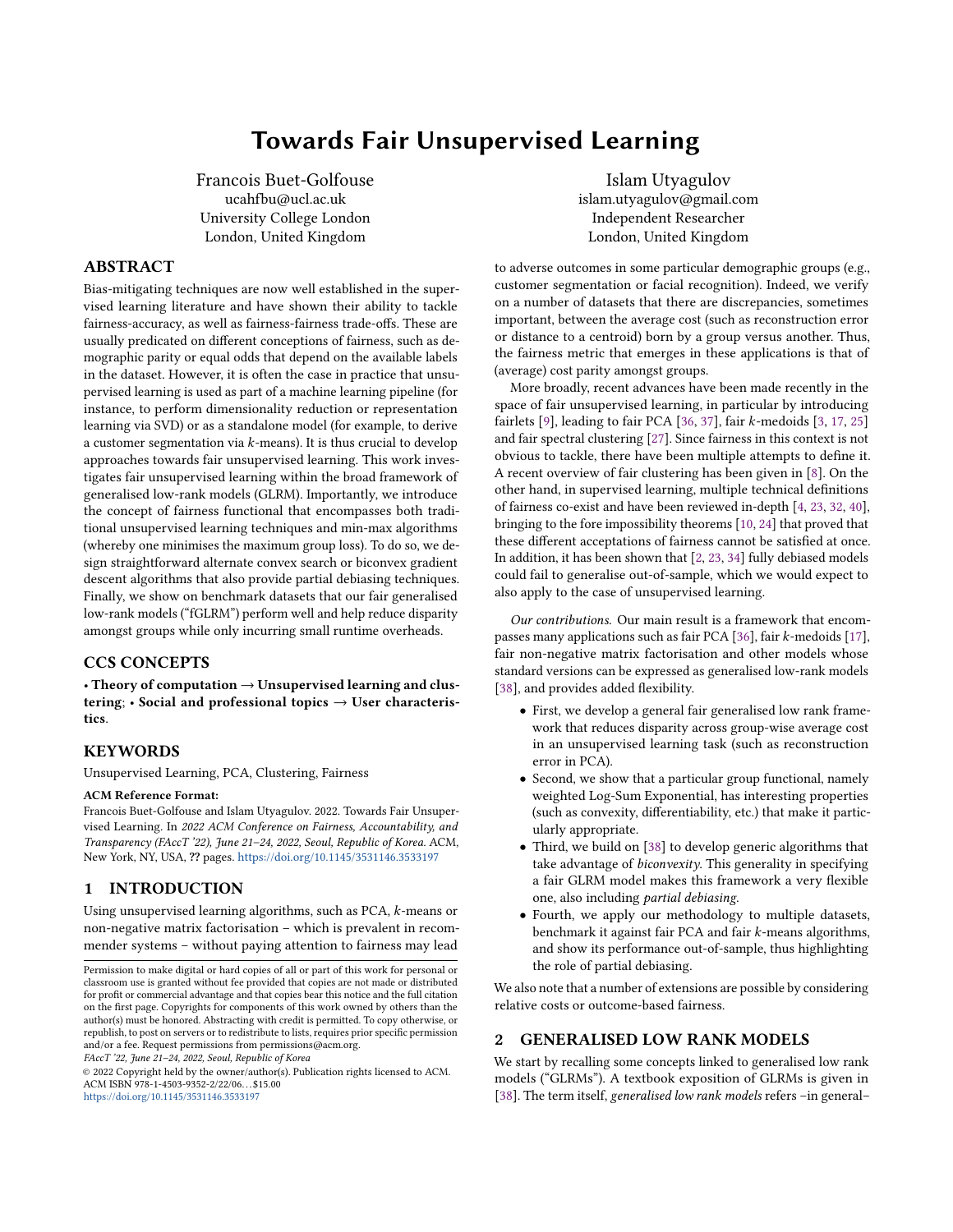to the approximation of a data matrix by the product of two lowdimensional factors.

Definition 1. A generalised low rank model is defined based on the following elements:

- (1) An  $n \times p$  data matrix A and a (lower) dimension d;
- (2) Element-wise (usually biconvex) loss functions  $\ell_{i,j}$ , (usu-<br>ally convex) penalty functions  $r_i$  and  $\tilde{r}_i$  for all  $i$  i and an ally convex) penalty functions  $r_i$  and  $\tilde{r}_j$  for all *i*, *j*, and an objective function  $\tilde{\mathcal{L}}$  written as

<span id="page-1-0"></span>
$$
\tilde{\mathcal{L}}(X,Y) = \frac{1}{|\Omega|} \sum_{(i,j)\in\Omega} \ell_{i,j}(x_i \cdot y_j, A_{i,j}) + \sum_{i=1}^n r_i(x_i) + \sum_{j=1}^p \tilde{r}_j(y_j),
$$
 (1)

where  $x_i \in \mathbb{R}^d$  and  $y_j \in \mathbb{R}^d$  for all  $i, j$ . The matrices X and X correspond to the stacked vectors Y correspond to the stacked vectors.

Remark <sup>1</sup>. In this work, we understand the matrix Y made up of the row entries  $y_j$   $(j = 1, \dots, p)$  as the *dictionary* to be learnt and the matrix X made up of the row entries  $x_i$ ,  $(i = 1, \dots, n)$  as the the matrix X made up of the row entries  $x_i$   $(i = 1, \dots, n)$  as the individual weights individual weights.

Let us now provide some examples:

- (1) By choosing  $\ell_{i,j}(u, a) = (u a)^2$ , one recovers PCA.<br>(2) Similarly robust PCA can be obtained by picking  $\ell_{i,j}$ .
- (2) Similarly, robust PCA can be obtained by picking  $\ell_{i,j}(u, a) =$  $|u - a|$  with  $r(x) = \gamma/2||x||_2^2$  and  $\tilde{r}(y) = \gamma/2||y||_2^2$ .<br>On the other hand, setting  $r(x) = 0$  if  $x > 0$  and
- (3) On the other hand, setting  $r(x) = 0$  if  $x \ge 0$  and + $\infty$  otherwise, with the same definition for  $\tilde{r}$  leads to non-negative matrix factorisation ("NNMF").
- (4) Finally, picking  $r(x) = 0$  if  $x = e_l$  for some  $l \in \{1, \dots d\}$  and  $\pm \infty$  otherwise while  $\tilde{r}(u) = 0$  leads to the usual *k*-means +∞ otherwise, while  $\tilde{r}(y) = 0$ , leads to the usual k-means clustering problem.

Many more applications (such as subspace clustering) can be shown to fit the generic GLRM form [\[38\]](#page-9-16).

## 3 FAIRNESS IN UNSUPERVISED LEARNING

#### 3.1 Literature review

The relationship between fairness in supervised and unsupervised learning is not straightforward. Many notions of fairness in supervised learning (such as classification and scoring [\[11,](#page-9-17) [19,](#page-9-18) [24\]](#page-9-13)) focus on a single learning task, whereas unsupervised learning considers a generic transformation of the data. While fairness in unsupervised learning has recently become a major theme of research, fair PCA –for instance– can be seen directly in the line of earlier attempts to reduce the correlation between a protected (or sensitive) attribute [\[6,](#page-9-19) [41\]](#page-9-20).

For the sake of brevity, we do not give an exhaustive account of fairness in unsupervised learning. It is tempting to consider [\[31\]](#page-9-21) as an early attempt at introducing (invidual) fairness in clustering. By adapting the notion of disparate impact to clustering and introducing the notion of fairlets (i.e., minimal sets that satisfy fair representation while approximately preserving the clustering objective), [\[9\]](#page-9-0) paved the way for much of the work in the field. [\[36,](#page-9-1) [37\]](#page-9-2) explore PCA and dimensionality reduction with multiple constraints, with an application to fairness. In [\[27\]](#page-9-6), the authors tackle the case of spectral clustering. [\[1\]](#page-9-22) proposes a generic approach to fair clustering, including k-medoids and considers a minmax criterion across groups. On a different note, [\[7\]](#page-9-23) tackles the issue of data summarisation via a determinantal measure of diversity.

Furthermore, work in fair recommender systems (which include some matrix factorisation techniques) has grown due to the better understanding of certain phenomena such as echo chambers or filter bubbles. In addition to biases linked to certain protected characteristics (such as poor performance of recommender systems to serve under-represented minority groups), specific issues have appeared such as user under-representation [\[29\]](#page-9-24) and item underrecommendation (also known as popularity bias) [\[42\]](#page-9-25).

## 3.2 Fairness criteria

As a result of unsupervised learning's diversity and breadth, multiple notions of fairness have been put forward for (or adapted to) unsupervised learning, including social fairness, balance fairness and individual fairness. Let us now give a brief account of these different criteria.

- (1) The social fairness criterion was introduced in unsupervised learning in [\[17\]](#page-9-4), where it was applied to a clustering problem and further developed in [\[1,](#page-9-22) [30\]](#page-9-26). In short, it requires that the average cost (e.g., reconstruction loss in PCA or distance to medoid in clustering) be the same across groups. This can be tackled by minimising the maximum of groups' average costs. Note that it has had a long history since it was introduced by philosopher John Rawls in his Theory of Justice [\[35\]](#page-9-27) as a justice criterion ("maximin") applied to the usual utilitarian framework.
- (2) Similarly, the principle according to which different groups should have the same distribution across clusters can be traced back to [\[9\]](#page-9-0), where the authors posit the notion of balance fairness, which they attack through so-called "fairlets". A related concept is that of bounded representation [\[3\]](#page-9-3), which requires that the proportion of a group in each cluster be between two pre-specified values. The maximum fairness cost [\[17\]](#page-9-4) is the maximum of the sum of all deviations from the ideal proportion for each protected group in a cluster.
- (3) Last, individual fairness compares the statistical distance between two points obtained from their inputs and the algorithm's output distribution and mandates that two similar inputs should have similar outputs. This paradigm was first used in [\[31\]](#page-9-21) for clustering and further adapted by [\[26\]](#page-9-28).

Many more concepts exist [\[8\]](#page-9-7) (the reader is also referred to [\[32\]](#page-9-10) for an overview of such concepts in supervised learning) but this paper focuses primarily on social fairness-type of metrics. Note, however, that –as pointed out in Section [6–](#page-4-0) the proposed framework can be easily adapted to other fairness notions.

# 4 GROUP FUNCTIONALS

In this Section, we introduce the key insight of our proposal, namely that of a group function. Suppose that there are  $K$  (distinct) groups,  $k = 1, \dots, K$ , corresponding, say, to the K categories of the protected characteristic s. We can thus introduce the corresponding partition of Ω

$$
\Omega = \Omega_1 \cup \Omega_2 \cup \cdots \cup \Omega_K, \tag{2}
$$

such that the intersection between any  $\Omega_k$  and  $\Omega_{k'}$  is empty.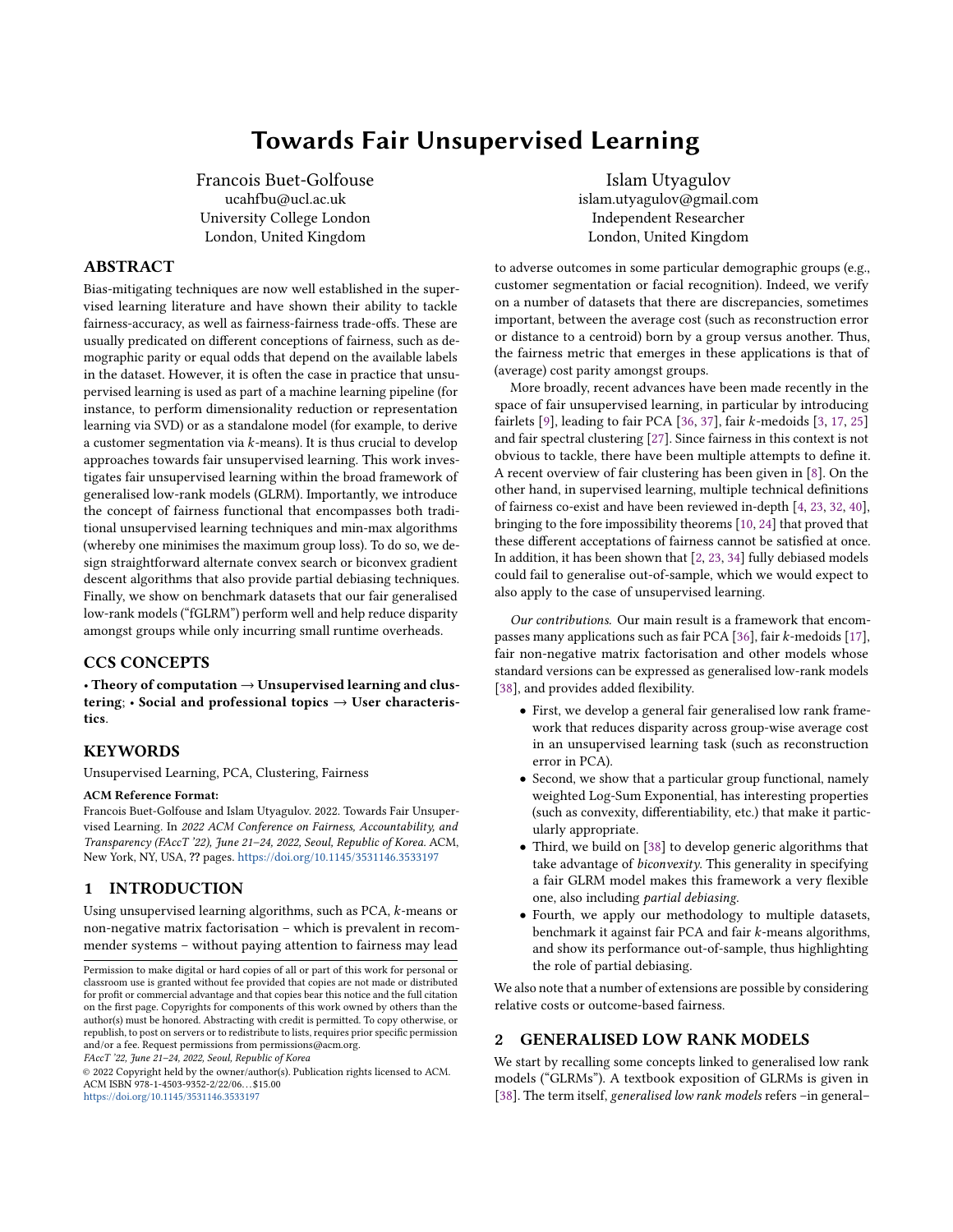#### 4.1 Motivation

It is immediate to notice that Equation [1](#page-1-0) is simply

$$
\tilde{\mathcal{L}}(X,Y) = \sum_{k=1}^{K} \frac{|\Omega_k|}{|\Omega|} z_k(X,Y) + \sum_{i=1}^{n} r_i(x_i) + \sum_{j=1}^{p} \tilde{r}_j(y_j), \qquad (3)
$$

where we use the shorthand notation

$$
z_k(X,Y) := \frac{\sum_{(i,j)\in\Omega_k} \ell_{i,j}(x_iy_j,A_{i,j})}{|\Omega_k|},
$$

which can be rewritten as  $\mathcal{L}(X,Y) = T(z_1(X,Y), \cdots, z_K(X,Y))$  + Penalty terms, and  $T(z_1, \dots, z_K) = \sum_{k=1}^K \frac{|\Omega_k|}{|\Omega|}$ <br>is simply a linear combination of the average  $\frac{\Omega_k}{|\Omega|} z_k$ . In particular, T<br>we cost in each group  $\sum_{k=1}^{\infty} \frac{|\Omega|}{|\Omega|} \times \sum_{k=1}^{\infty} \frac{|\Omega|}{|\Omega|}$  is simply a linear combination of the average cost in each group weighted by this group's proportion in the sample.

Fair GLRMs thus consist in finding functionals that are more suited to the task of reducing disparities. Finally, note that, by definition, this setup applies to any model that can be expressed as a generalised low rank model, and thus encompasses not only PCA and k-means, but also sparse PCA (sPCA), non-negative matrix factorisation (NMF), etc.

## 4.2 Fair GLRMs

Recalling the assumptions defining generalised low rank models, this leads us to the definition of fair GLRMs by modifying the loss function:

**Definition 2.** Suppose that  $T : \mathbb{R}^K \to \mathbb{R}$  is a non-decreasing function in each of its arguments, then we define the foir generalised function in each of its arguments, then we define the fair generalised low rank model with respect to  $T$  as minimising the following objective function:

<span id="page-2-0"></span>
$$
\mathcal{L}(X,Y) = T(z_1(X,Y), \cdots, z_K(X,Y)) + \sum_{i=1}^n r_i(x_i) + \sum_{j=1}^p \tilde{r}_j(y_j).
$$
 (4)

While this definition can apply to all functional  $T$ , the ones we consider aim at reducing disparities across groups. Let us now move to some concrete cases.

Remark 2. Last, note that some extreme cases are possible:

- (1) If  $K = 1$  (such that only one group is present), then the fGLRM is equivalent (up to a non-decreasing transformation) to the standard GLRM one.
- (2) If  $K = |i \in \Omega| = n$  (i.e., each row of the data matrix A is a group), then the fairness functional ensures that the maximal individual cost is minimised.

## 4.3 Examples

Let us introduce here some well-known fairness functionals, mostly stemming from the supervised learning literature.

Standard and reweighed loss function. Setting  $T(z_1, \dots, z_K) = \sum_{k=1}^K w_k z_k$ , where  $w_k \ge 0$  ad  $\sum_{k=1}^K w_k = 1$ . When  $w_k = |\Omega_k|/|\Omega|$ , we recover the usual generalized low rank model. If, on the other has been all set of the hand,  $w_k = \frac{1}{K}$ , then this corresponds to the *reweighed* GLRM. K Reweighing is This is akin to some pre-processing techniques used in [\[22\]](#page-9-29) for example.

*Minmax.* Choosing  $T(z_1, \dots, z_K) = \max_{k=1, \dots, K} z_k = ||z||_{\infty}$ leads to a min-max problem. Note that this is the functional implicitly chosen in [\[36\]](#page-9-1) (cf. Lemma 4.8 and Proof of Theorem 4.5 therein) to tackle fair PCA and in  $[17]$  to handle k-means. The minmax approach has the intuitive justification

(Weighted)  $L^p$  norms. A possible choice is a weighted  $L^p$  norm  $T(z_1, \dots, z_K) = \left(\sum_{k=1}^K w_k z_k^p\right)$ k  $\int_{0}^{\frac{1}{p}}$  =  $||z||_{p,\mathbf{w}}$ . If the weights are uniform, then it follows that  $T(z_1, \dots, z_K) \propto ||z||_p$ , which is –up to a simple transformation – a setup used in [28]. In particular since the simple transformation– a setup used in [\[28\]](#page-9-30). In particular, since the limit of the  $\|\cdot\|_p$  norm is the  $\|\cdot\|_{\infty}$  norm as  $p \to +\infty$ , one recovers the minmax formulation as an extreme case.

Penalised learning. Adding a term penalising unfairness and disparities is fairly common to (partially) debias supervised learning algorithms [\[13,](#page-9-31) [39\]](#page-9-32) and leads to fairness functionals of the type  $T(z_1, \dots, z_K) = \sum_{k=1}^K w_k z_k + \lambda \sum_{k,k'} d(z_k, z_{k'})$ , where d is a cho-<br>can distance (such as L an L<sup>2</sup>) and L > 0 tunes the tunde of he  $k(2_1, \dots, 2_K) = \sum_{k=1} w_k z_k + \lambda \sum_{k,k'} a(z_k, z_{k'})$ , where a is a cho-<br>sen distance (such as  $L^1$  or  $L^2$ ) and  $\lambda > 0$  tunes the trade-off between the statistical loss and the disparity penalty term. One may avoid the double sum in the penalty term by considering instead  $\sum_{k=1}^K w_k z_k + \lambda \sum_{k'} d$  $z_{k'}$ ,  $\sum_{k=1}^{K} w_k z_k$ .

Building new fairness functionals from old ones. From J existing fairness functionals  $T_1, \dots, T_J$ , one can create a new functional  $\bar{V}$ 

$$
V(z_1, \cdots, z_K) = \mathcal{M}\left(T_1(z_1, \cdots, z_K) \cdots, T_J(z_1, \cdots, z_K)\right), \quad (5)
$$

where  $\mathcal{M}:\mathbb{R}^J\mapsto\mathbb{R}$  is a function that is non-decreasing in each of its components. The most straightforward example is to pick a convex combination of fairness functionals

$$
V(z_1,\dots, z_K)=\sum_{j=1}^J\lambda_jT_j(z_1,\dots, z_K),
$$

where  $\lambda_j \ge 0$  and  $\sum_{j=1}^J \lambda_j = 1$ . For instance, one may consider functions V that "internalate" between the usual average loss and functions V that "interpolate" between the usual average loss and the minmax case, as one may wish to control the fairness-accuracy control. For instance, one can pick  $\gamma \in (0, 1)$  such that

$$
V(z_1, \cdots, z_K) = \lambda \left( \sum_{k=1}^K w_k z_k \right) + (1 - \lambda) \max(z_1, \cdots, z_K) \quad (6)
$$

However, in this work, we consider a specific group functional (but most considerations apply to any  $T$ ).

#### 4.4 Bayesian interpretation

The traditional GLRM framework offers a natural Bayesian interpretation, following [\[15\]](#page-9-33). Indeed, the minimisation of an fGLRM objective in Equation [4](#page-2-0) can be seen as a maximum a posteriori problem, such that the hierarchical Bayesian model reads:

$$
e^{-T(z_1(X,Y),\cdots,z_K(X,Y))}\cdot \prod_{i=1}^n e^{-r_i(x_i)}\cdot \prod_{j=1}^p e^{-\tilde{r}_j(y_j)},\qquad(7)
$$

where the prior distributions on  $x_i$  and  $y_j$  have probability density functions proportional to  $e^{-r_i(x_i)}$  and  $e^{-\tilde{r}_j(y_j)}$  respectively. In the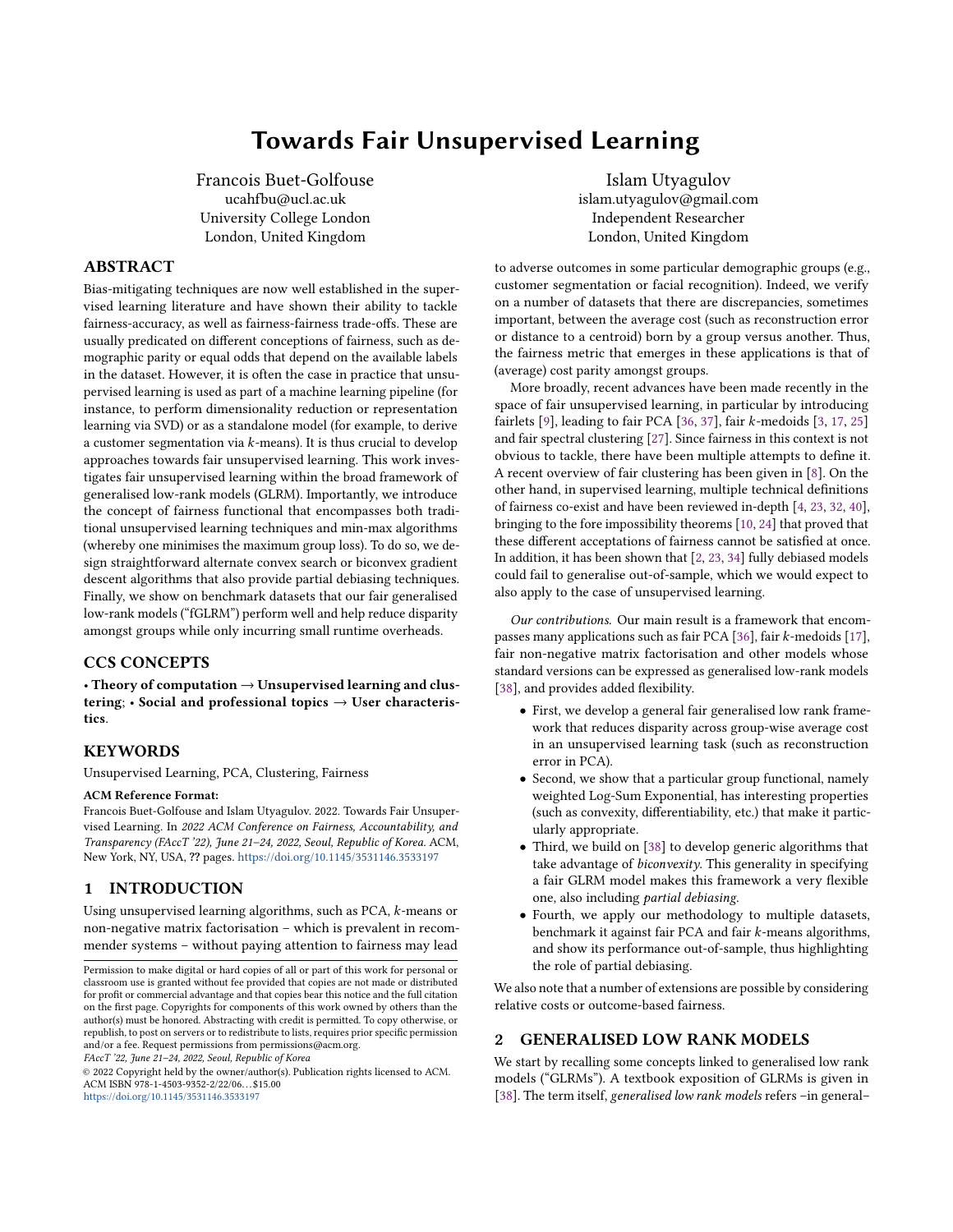case of  $T(z_1, \dots, z_K) = \sum_{k=1}^K w_k z_k$ , we recover

$$
e^{-T(z_1(X,Y),\cdots,z_K(X,Y))} = \prod_{(i,j)\in\Omega} e^{-\frac{w_{k(i)}}{|\Omega_{k(i)}|} \ell_{i,j}(x_i\cdot y_j;A_{ij})}
$$

In short, in this example, each entry  $A_{i,j}$  is taken to be independent,<br>but not necessarily identically distributed, depending on the values but not necessarily identically distributed, depending on the values of the ratio  $\frac{w_{k(i)}}{|\Omega_{k(i)}|}$ | .

However, generally, the product structure is not preserved and the group functional  $T$  introduces some dependence across observations, so that the observations  $A_{ij}$  are not independent anymore. Similarly, if one adopts the outcome-based version of fGLRMs in Equation 29 in Appendix E.3, then the prior distributions are not independent either. To summarise, fair GLRMs induce a dependent hierarchical Bayesian model.

#### 4.5 Log-Sum Exponential Functional

Throughout this work, the main fairness functional that we use is the weighted Log-Sum Exponential (LSE) due to its many desirable properties and its ability to interpolate between the standard GLRM and the minmax programme.

4.5.1 Defining wLSE. We introduce the weighted (scaled) Log-Sum Exponential, that is a (small) generalisation of the usual Log-Sum Exponential, which is widely used in other machine learning applications (see [\[33\]](#page-9-34)).

Definition 3. The weighted Log-Sum-Exponential ("wLSE") is defined as

<span id="page-3-0"></span>
$$
T(z_1, \cdots, z_K) = \frac{1}{\alpha} \log \left( \sum_{k=1}^K w_k \ e^{\alpha z_k} \right),\tag{8}
$$

where  $\alpha > 0$ ,  $w_k \ge 0$  for all k and  $\sum_{k=1}^{K} w_k = 1$ .

Remark 3. First, let us point out that the weight normalisation requirement is not strictly necessary but useful. Second, one can pick the natural choice  $w_k = \frac{|\Omega_k|}{|\Omega|}$  $\frac{\Omega_k}{|\Omega|}$ , but can also perform some<br>lv sample reweighing simultaneously.

4.5.2 Properties. The wLSE has a number of properties of interest (both theoretically and practically).

**Proposition 1.** Suppose that  $\alpha > 0$ ,  $w_k \ge 0$  for all k and  $\sum_{k=1}^{K} w_k = 1$ , then the weighted Log-Sum Exponential verifies the following propo **Proposition 1.** Suppose that  $\alpha > 0$ ,  $w_k \ge 0$  for all  $\kappa$  and  $\sum_{k=1}^{\infty} w_k = 1$ , then the weighted Log-Sum Exponential verifies the following properties:

- (1) T is (jointly) convex in  $(z_1, \dots, z_K)$ .
- (2) The weighted average and the maximum functions are recovered as limiting cases:

$$
\lim_{\alpha \to 0} T(z_1, \cdots, z_K) = \sum_{k=1}^K w_k z_k \tag{9}
$$

$$
\lim_{\alpha \to +\infty} T(z_1, \cdots, z_K) = \max(z_1, \cdots, z_K) \tag{10}
$$

(3) A shift property holds for every  $\overline{z} \in \mathbb{R} : T(z_1, \dots, z_K) = \overline{z} + T(z_1, \dots, z_K) = \overline{z} + T(z_2, \dots, z_K)$  $T(z_1 - \overline{z}, \cdots, z_K - \overline{z}).$ 

Proof. See Appendix C.1. □

Remark 4. The shift property has a very natural explanation when thinking about fairness, as it decomposes the objective into the usual average cost,  $\overline{z}$ , (possibly reweighed), and a term that penalises disparity  $T(z_1-\overline{z}, \cdots, z_K-\overline{z})$ . Based on this insight, one could tune the objective further:  $T_Y(z_1, \dots, z_K) = \overline{z} + \gamma T(z_1 - \overline{z}, \dots, z_K - \overline{z}),$ for  $\gamma > 0$ .

4.5.3 Choosing  $\alpha$  and fairness implications. The hyper-parameter  $\alpha$ enables one to "interpolate" between the traditional GLRM problem and its fair min-max formulation. Given that a number of articles use min-max formulations, it is worth justifying why one may wish to choose  $\alpha \neq +\infty$ . Indeed,  $\alpha \neq +\infty$  introduces *partial debiasing* in unsupervised learning and helps relax assumptions of strict equal average costs amongst groups.

- (1) wLSE is a soft maximum and enables modellers to approximate the maximum with a differentiable function [\[33\]](#page-9-34), which is an advantage in many circumstances, including when gradient descent-type algorithms are used to minimise the objective function.
- (2) Constraints may exist in the application of an algorithm, such as a minimal overall statistical performance, leading a modeller to debias an algorithm as much as possible while keeping the overall average loss below a given threshold.
- (3) Partial debiasing was used in [\[23\]](#page-9-9) to account for the presence of fairness-accuracy (or even fairness-fairness) trade-offs [\[24,](#page-9-13) [32\]](#page-9-10). The notion of a trade-off between an average statistical performance metric (such as an empirical average loss) and disparity metrics is illustrated empirically in Section [7.](#page-5-0)
- (4) Issues regarding the out-of-sample performance of debiasing algorithms have been investigated [\[2,](#page-9-14) [12\]](#page-9-35) in the context of supervised learning. [\[2\]](#page-9-14), in particular, demonstrates the need to carefully tune a debiasing algorithm as "total" debiasing may lead to worse results out-of-sample. In other words, picking an intermediate value of  $\alpha$  may lead to superior results on unseen data (such as the out-of-sample test set). In other words, it may not be optimal from a fairness point of view to choose  $\alpha = +\infty$ .

## 5 FITTING FAIR GLRMS

We now turn our focus to the minimisation of the objective function in Equation [4.](#page-2-0) At first glance, it may seem significantly more complex than in the case of standard GLRMs, but it turns out that –in most cases– the essential biconvex property of the objective function still holds.

## 5.1 Biconvexity of fGLRMs

The attractiveness of fGLRMs comes from the fact that under mild assumptions on the fairness functional  $T$ , they are biconvex functions in  $X$  and  $Y$  and thus fairly straightforward to minimise. Note that one cannot hope, in general, for something better than biconvexity since standard GLRMs are themselves biconvex. Note that not all GLRMs are biconvex, but most matrix factorisation techniques (such as SVD, PCA or NMF) are.

**Proposition 2.** Under the assumptions that  $T : \mathbb{R}^K \to \mathbb{R}$  is convex<br>and is non-decreasing in each argument, and each individual loss and is non-decreasing in each argument, and each individual loss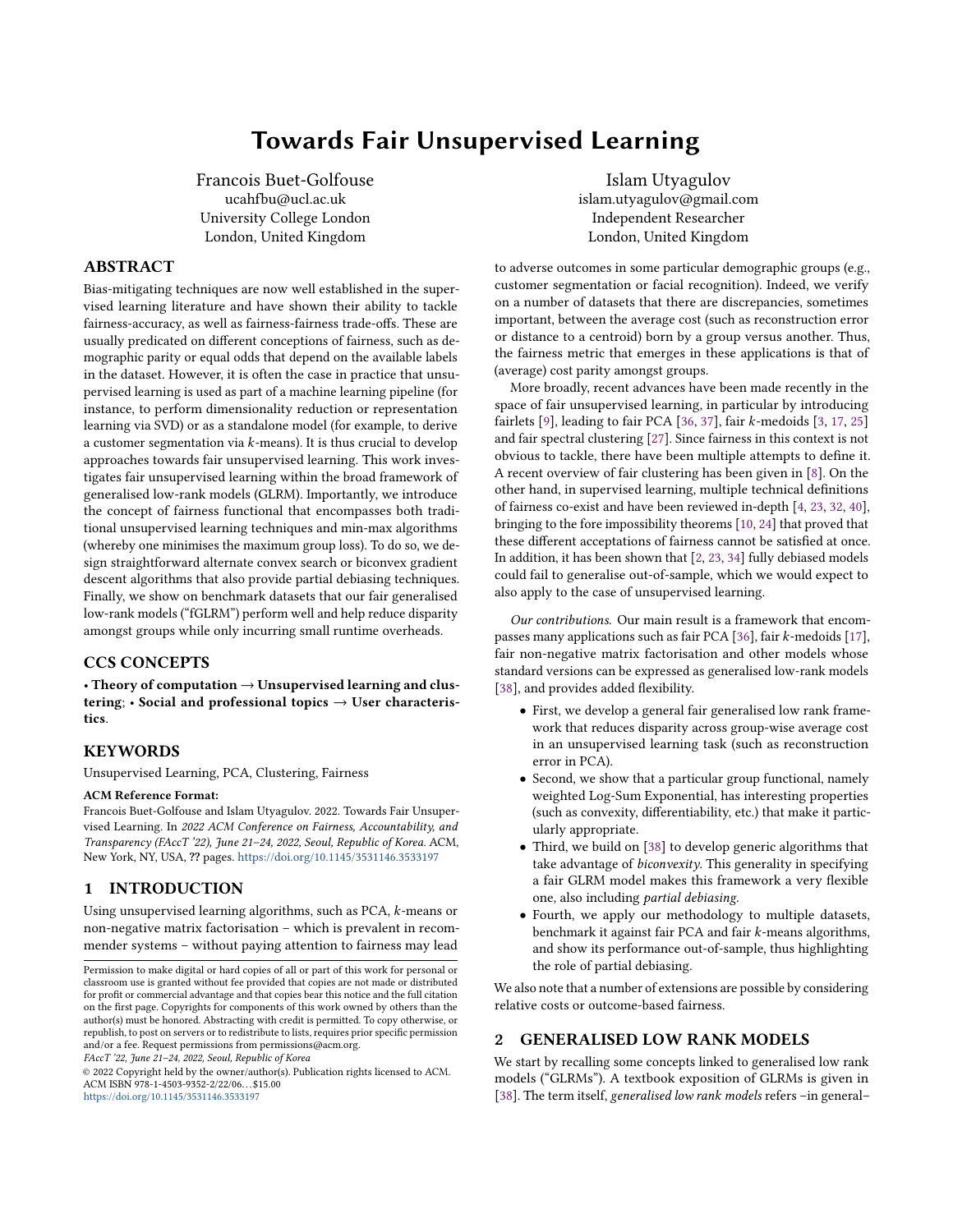Towards Fair Unsupervised Learning FACCT '22, June 21–24, 2022, Seoul, Republic of Korea

function  $\ell_{i,j}$  is biconvex in  $x_i$  and  $y_j$ , then the application

$$
(X,Y)\mapsto T(z_1(X,Y),\cdots,z_K(X,Y))\tag{11}
$$

is biconvex in X and Y. If, in addition, each penalty function  $r_i$  or  $\tilde{r}_j$  is convex then the application is convex, then the application

$$
(X, Y) \mapsto \mathcal{L}(X, Y)
$$
  
=  $T(z_1(X, Y), \dots, z_K(X, Y)) + \sum_{i=1}^n r_i(x_i) + \sum_{j=1}^p \tilde{r}_j(y_j)$  (12)

is biconvex in X and Y.

Proof. See Appendix C.2. □

What this result shows is that the introduction of a group functional does not change the fundamental structure of a generalised low rank model. This has implications in terms of optimisation, as existing algorithms can simply be tweaked and reused. While one may use gradient descent algorithms and variants thereof on the non-convex objective function (Equation [4\)](#page-2-0), more bespoke algorithms exist.

## 5.2 Alternating Minimisation (or Alternate Convex Search)

Alternating minimisation is a well-known algorithm that minimises the objective function one direction at the time. If the objective function is multi-convex (i.e., convex in each direction when the other ones are fixed), this is the same as alternate convex search. The reader is referred to [\[5,](#page-9-36) [18,](#page-9-37) [20\]](#page-9-38).

Algorithm 1 Alternating Minimisation for fGLRM D.1

**Require:** Matrix **A**, loss functions  $\ell_{i,j}$  and penalty functions  $r_i$ and  $\tilde{r}_j$ . Select initial values  $\mathrm{X}^0$  and  $\mathrm{Y}^0$ repeat for  $i = 1, \dots, n$  do  $x_i \leftarrow \arg \min_x \mathcal{L}((\mathbf{X}_{-i}, x), \mathbf{Y}) + r_i(x)$ end for for  $j = 1, \dots, p$  do y<sub>j</sub> ← arg min<sub>y</sub>  $\mathcal{L}(X, (Y_{-j}, y) + \tilde{r}_j(y))$ end for until convergence return <sup>X</sup>, <sup>Y</sup>

We have used the shorthand  $X = (X_{-i}, x_i)$  for all  $i = 1, \dots, n$ .<br>is algorithm is the adoptation to the foir set-up of Algorithm 1. This algorithm is the adaptation to the fair set-up of Algorithm 1 in [\[38\]](#page-9-16).

Remark 5. Let us make a couple of practical remarks at this stage.

- (1) The for loop  $i = 1, \dots, n$  in this algorithm may be replaced with a standard GLRM for loop if the penalty function  $r_i$  is a set indicator penalty (for instance in the case of clustering,  $r_i(x) = 0$  if  $x = e_i$  for some  $l \in \{1, \dots d\}$  and  $+\infty$  otherwise).<br>Due to overflow it may sometimes be necessary to express
- (2) Due to overflow, it may sometimes be necessary to express the fairness functional slightly differently. For instance,  $||z||_{p, w} =$

$$
||\mathbf{z}||_{\infty} \left\| \frac{\mathbf{z}}{\|\mathbf{z}\|_{\infty}} \right\|_{p,\mathbf{w}} \text{. Similarly, } wLSE_{\alpha}(\mathbf{z}) = ||\mathbf{z}||_{\infty} + wLSE_{\alpha}(z_1 - ||\mathbf{z}||_{\infty}, \dots, z_K - ||\mathbf{z}||_{\infty}).
$$

#### 5.3 Biconvex Gradient Descent

We suppose here that all functions are differentiable and that the penalty functions  $r_i$  and  $\tilde{r}_j$  are convex. Then, thanks to the biconvexity of  $\mathcal L$  in  $X$  and  $Y$ , one can derive the following expressions:

$$
\frac{\partial \mathcal{L}(X, Y)}{\partial x_i} = \frac{\partial T}{\partial z_{k(i)}} \frac{\partial z_{k(i)}}{\partial x_i} + \nabla r_i(x_i)
$$

$$
\frac{\partial \mathcal{L}(X, Y)}{\partial y_j} = \sum_{k=1}^K \frac{\partial T}{\partial z_k} \frac{\partial z_k}{\partial y_j} + \nabla \tilde{r}_j(y_j)
$$

where  $\frac{\partial z_{k(i)}}{\partial x_i} = \frac{1}{10}$  $\overline{\nabla}$   $\overline{\nabla}$   $\overline{\nabla}$   $(\mu, \mu, \lambda)$  and  $\partial T$  =  $W_k e^{\alpha z}$  $\frac{1}{|\Omega_{k(i)}|} \sum_j |(i,j) \in \Omega_{k(i)} \nabla \ell_{i,j}(x_i \cdot y_j; A_{ij}) y_j, \frac{\partial z_k}{\partial y_j} =$  $|\Omega_k|$  $\left(\sum_{i|(i,j)\in\Omega_k} \nabla \ell_{i,j}(x_i \cdot y_j; A_{ij})x_i\right)$ , and  $\frac{\partial T}{\partial z_k} = \frac{w_k e^{\alpha z_k}}{\sum_{k=1}^K w_k e^{\alpha z_k}}$  $\overline{\mathcal{L}}$  leads to a biconvex gradient descent algorithm: . This

#### Algorithm 2 Biconvex Gradient Descent D.3

**Require:** Matrix A, loss functions  $\ell_{i,j}$  and penalty functions  $r_i$ and  $\tilde{r}_j$ , step sizes  $(\alpha_t)_{t \geq 1}$ .<br>Select initial values  $\mathbf{X}^0$  or

Select initial values  $X^0$  and  $Y^0$  $t \leftarrow 1$ repeat for  $i = 1, \dots, n$  do<br>  $g_i^t \leftarrow \frac{\partial \mathcal{L}(X^{t-1}, Y^{t-1})}{\partial x^{t-1}}$  $g_i^t \leftarrow \frac{\partial \mathcal{L}(X^{t-1}, Y^{t-1})}{\partial x_i^{t-1}} \ \mathbf{x}_i^t \leftarrow x_i^{t-1} - \alpha_t g_i^t$ <br>
id for  $\operatorname*{end}\nolimits$  for for  $j = 1, \dots, p$  do<br> $\sum_{r=0}^{n} \frac{\partial f(X^t, Y^{t-1})}{\partial x^r}$  $\tilde{g}_j^t \leftarrow \frac{\partial \mathcal{L}(X^t, Y^{t-1})}{\partial y_j^{t-1}}$  $\tilde{y}_j^t \leftarrow y_j^{t-1} - \alpha_t \tilde{g}_j^t$  $\overset{\circ}{\mathbf{y}}$ end for j j  $t \leftarrow t + 1$ until convergence return  $X^t, Y^t$ 

The main difference between GLRMs and fGLRMS comes from their particular gradient structure and the fact that an iterative weighing scheme has implicitly been introduced, similarly to boosting. Indeed, by denoting

$$
\delta_k = \frac{\partial T}{\partial z_k} = \frac{w_k e^{\alpha z_k}}{\sum_{k=1}^K w_k e^{\alpha z_k}},
$$

we obtain that  $\delta_k \ge 0$  for all k's and  $\sum_{k=1}^K \delta_k = 1$ . When  $\alpha \to 0$ , we simply recover  $\delta_k = w_k$  and  $\delta_k$  does not change at each iteration we obtain that  $o_k \ge 0$  for all  $\kappa$  s and  $\sum_{k=1} o_k = 1$ . When  $\alpha \to 0$ , we simply recover  $\delta_k = w_k$ , and  $\delta_k$  does not change at each iteration.<br>On the other hand, when  $\alpha$  is non-zero, the weights are adaptive On the other hand, when  $\alpha$  is non-zero, the weights are adaptive and over-weigh the groups with higher average cost in the previous iteration.

Remark 6. Some convergence properties of these algorithms are discussed in the Appendix D.

# <span id="page-4-0"></span>6 OUTCOME-BASED FAIRNESS AND OTHER EXTENSIONS TO FGLRMS

In this Section, we show how alternative notions of fairness can be included in the fGLRM framework. Importantly, the alternating minimisation algorithm can still be applied to these cases.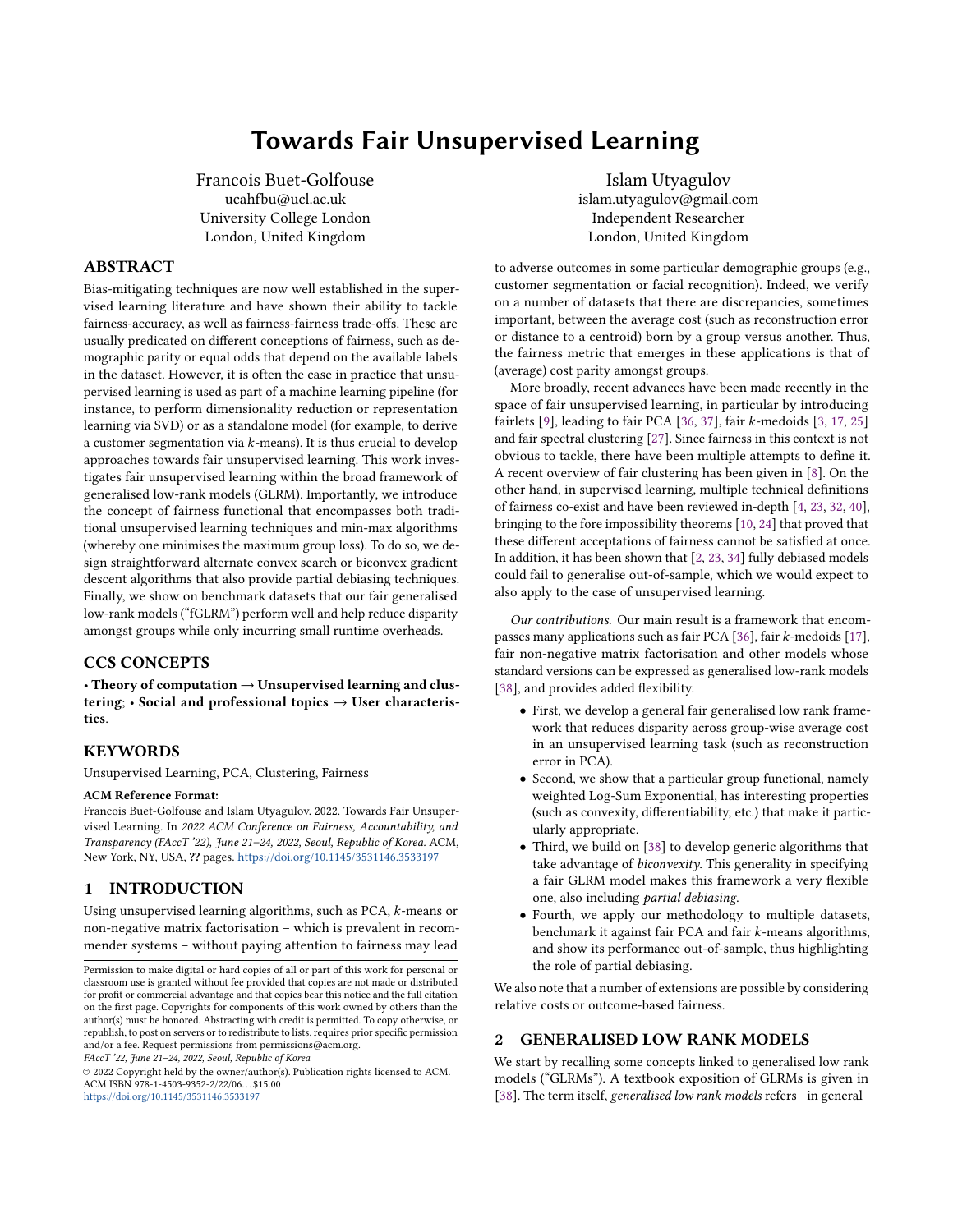## <span id="page-5-2"></span>6.1 Group functional on outcome disparity

Let us now adopt an outcome-based viewpoint on unsupervised learning. Here, we consider that one wishes to apply notions of demographic parity to the output of the unsupervised learning algorithm, which we consider here to be  $x_i \cdot y_j$ . In recommender systems, for example, one may wish to ensure that all groups have the same (predicted) average rating or satisfaction. One way to tackle this issue is to penalise the disparity between each group's average output and the overall average and redefine the objective function as

$$
\mathcal{L}^O(X,Y) := \frac{1}{|\Omega|} \sum_{(i,j)\in\Omega} \ell_{i,j}(x_i \cdot y_j, A_{i,j})
$$
  
+  $\gamma T(u_1(X,Y) - \overline{u}(X,Y), \cdots, u_K(X,Y) - \overline{u}(X,Y))$   
+  $\sum_{i=1}^n r_i(x_i) + \sum_{j=1}^p \tilde{r}_j(y_j)$ , (13)

where  $u_k(X, Y) := \frac{\sum_{(i,j)\in\Omega_k} x_i \cdot y_j}{\Omega_k}$  $\frac{\epsilon \Omega_k x_i \cdot y_j}{|\Omega_k|}$  is the average outcome in group k and  $\overline{u}(X, Y) := \frac{\sum_{(i,j)\in\Omega} x_i \cdot y_j}{|\Omega|}$  $\frac{C_1}{|\Omega|}$  is the (possibly reweighed) sample<br>`wI SE, thanks to its shift property, this can average. In the case of wLSE, thanks to its shift property, this can be rewritten as

$$
\frac{1}{|\Omega|} \sum_{(i,j)\in\Omega} \left( \ell_{i,j}(x_i \cdot y_j, A_{i,j}) - \gamma(x_i \cdot y_j) \right) + \gamma T(u_1(X, Y), \cdots, u_K(X, Y)) + \sum_{i=1}^n r_i(x_i) + \sum_{j=1}^p \tilde{r}_j(y_j), \quad (14)
$$

Importantly, this notion preserves the factorisation property of fGLRMS in the sense that non-penalty terms only depend on the dot product  $x_i \cdot y_j$  and is still an fGLRM.

#### 6.2 Integrating balanced notions of fairness

Let us focus here on additional notions of fairness [\[8\]](#page-9-7), specific to clustering and show how to tackle them. In the below, we consider that we wish to cluster data points from  $K$  groups into  $C$  clusters.

6.2.1 Balance fairness [\[9\]](#page-9-0). The (reformulated) notion of balance can be implemented in a slightly generalised version of our framework. Indeed, the following objective encourages proportions of points in cluster  $l$  to be similar across groups:

$$
\mathcal{L}^{\mathcal{B}}(X, Y) := \mathcal{L}(X, Y)
$$
  
+  $\gamma \sum_{l=1}^{C} T\left(\frac{\sum_{(i,j)\in\Omega_1} \mathbf{1}_{\{x_i = e_l\}}}{|\Omega_1|}, \dots, \frac{\sum_{(i,j)\in\Omega_K} \mathbf{1}_{\{x_i = e_l\}}}{|\Omega_K|}\right).$  (15)

6.2.2 Bounded representation [\[3\]](#page-9-3). Similarly, one can encode a notion such as bounded representation by introducing a new penalty term

$$
\mathcal{L}^{\mathcal{R}}(X,Y) := \mathcal{L}(X,Y) + \gamma \sum_{k=1}^{K} \sum_{l=1}^{C} r_{k,l} \left( \frac{\sum_{(i,j) \in \Omega_k} \mathbf{1}_{\{x_i = e_l\}}}{|\Omega_k|} \right), \tag{16}
$$

where  $r_{k,l}(p)$  is worth 0 if  $b \leq p \leq a$  and  $+\infty$  otherwise. Note that one needs to be careful with the initialisation of an algorithm with one needs to be careful with the initialisation of an algorithm with

<span id="page-5-1"></span>

| Dataset       | Reference | Binary                              | <b>Multivariate</b>                                                                                                                                   |
|---------------|-----------|-------------------------------------|-------------------------------------------------------------------------------------------------------------------------------------------------------|
| Adult         | $[14]$    | sex; female (16,192), male (32,650) | race; (white (41,762), black (4,685), other (406)<br>asian-pac-islander (1,519), amer-indian-eskimo (470)                                             |
| German Credit | $[14]$    | sex; female (310), male (610)       | sex & marital status; male : divorced/separated (50),<br>female : divorced/separated/married (392),<br>male: single (548); male: married/widowed (92) |
| Loan Defaults | [21]      | sex; female (11,888), male (18,112) |                                                                                                                                                       |
| LFW           | [16]      | sex; female (2,962), male (10,270)  | ۰                                                                                                                                                     |

Table 1: The details of binary and multivariate protected attribute in each dataset.

bounded representation and may wish to perform stratified sampling per group and per cluster and/or use a smooth representation of  $r_{k,l}(p)$ .

#### <span id="page-5-0"></span>7 EXPERIMENTAL EVALUATION

In this section, we demonstrate the following results.

- Multiple GLRMs. We consider PCA, <sup>k</sup>-means and nonnegative matrix factorisation (NMF) in our experiments.
- Reproducibility and convergence. Using our proposed wLSE functional with a large positive  $\alpha$  (10<sup>5</sup>), we are able to reproduce results from [17, 36] (which can also be recovered reproduce results from [\[17,](#page-9-4) [36\]](#page-9-1) (which can also be recovered by simply picking  $T = \max$  in our alternating minimisation approach).
- Partial Debiasing. By varying the  $\alpha$  hyperparameter in the wLSE functional, we obtain a full spectrum of results ranging from the standard GLRM, to intermediate states and the min-max solution. This points to the usual fairness-accuracy trade-off as the overall average cost tends to increase as disparity decreases.
- Generalisation. For each level of  $\alpha$ , we use the corresponding solution calibrated on the train set (i.e., we keep the for all *i*'s in the test set. This is similar to online dictionary<br>for all *i*'s in the test set. This is similar to online dictionary<br>learning We find that first the performance on the test set  $y_i$ 's fixed), and simply compute the new set of weights  $x_i$ learning. We find that, first, the performance on the test set (expectedly) deteriorates and, second, that the completely fair solution may have become sub-optimal. This reinforces the the attractiveness of partial debiasing, which can thus be interpreted as a fair regularisation.

#### 7.1 Data, models and approaches presented

7.1.1 Datasets. We have considered three datasets (whose details are indicated in Table [1\)](#page-5-1):

- German Credit [\[14\]](#page-9-39),
- Loan Default Credit [\[21\]](#page-9-40),
- $\bullet$  Adult [\[14\]](#page-9-39).

Throughout our experiments, groups have been defined in terms of membership to a class defined thanks to a protected characteristic, as detailed in Table [1.](#page-5-1)

Remark 7. Results in Figures [1-](#page-6-0) [2](#page-7-0) are based on the aforementioned datasets and in Table [1](#page-5-1) we provide additional details on the protected attribute used, as well as unique values and their counts. In Appendix E.3, we provide some additional results that are based on LFW (Labeled Faces in the Wild) dataset [\[16\]](#page-9-41).

7.1.2 fGLRMs under consideration. In this paper, we have implemented in the fGLRM framework the following objectives:

•  $k$ -Means (Figures [1](#page-6-0)[-4\)](#page-7-1),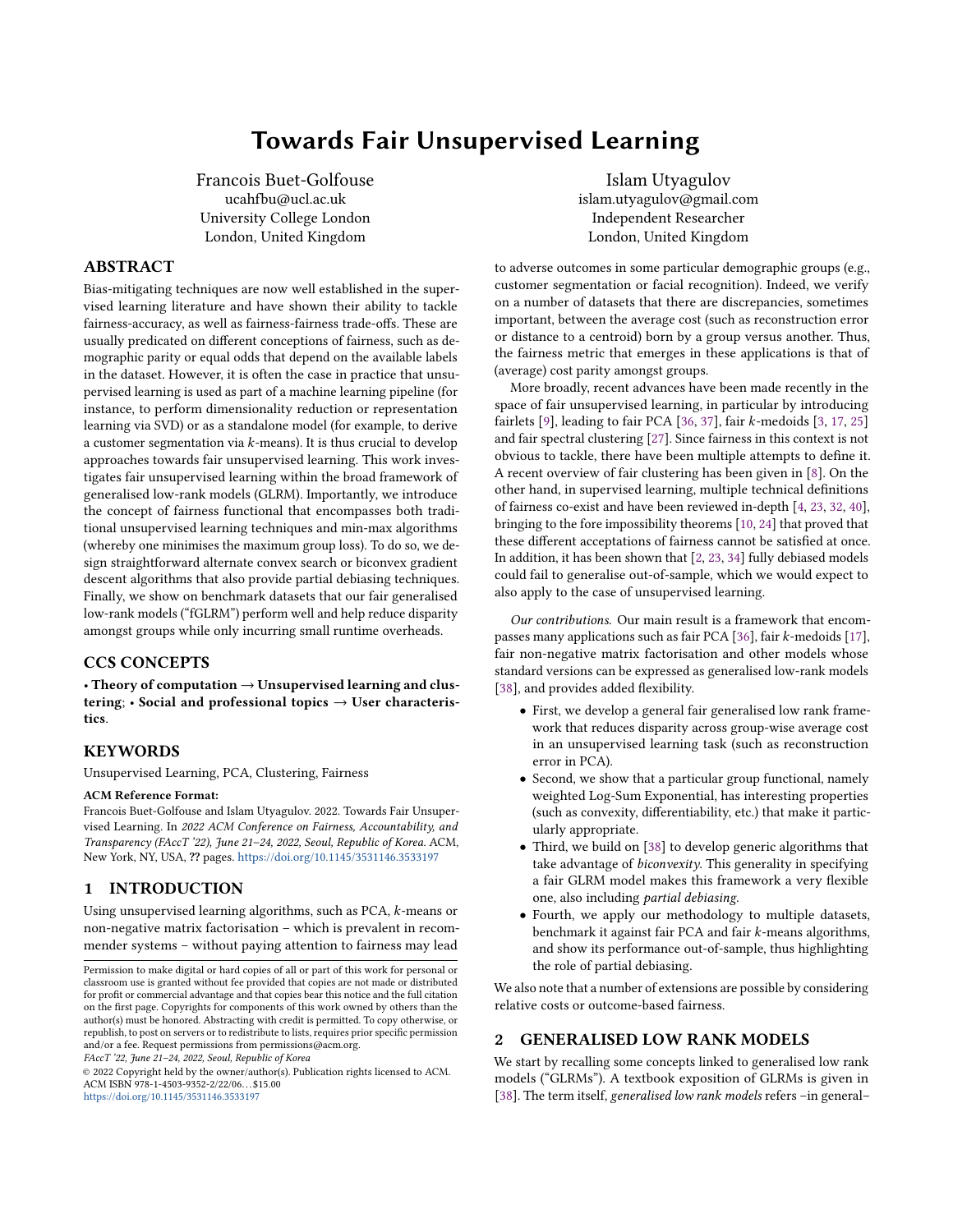- Principal Component Analysis (PCA) (Figures [5-](#page-8-0)[6\)](#page-8-1),
- Non-Negative Matrix factorization (NMF) (Figures 7-8 in Appendix E).

It has to be noted that the framework is flexible enough and allows for different modifications.

7.1.3 Fairness functionals and benchmarks. In addition to the wLSE functional, we have also considered a number of benchmarks:

- Standard GLRM (i.e., empirical average loss as in [\[38\]](#page-9-16));
- Reweighed GLRM (i.e., uniform weight  $1/K$  for each group, similar to [\[22\]](#page-9-29)), see Figure 8 in particular;
- Minmax approach (where  $T = \max$ ) as in [\[17,](#page-9-4) [36\]](#page-9-1);
- p-norm (or q-FFL) approach (in line with [\[28\]](#page-9-30), see Figure 7);

We have shown that the proposed framework can handle cases with two (see Figures [1](#page-6-0)[-2\)](#page-7-0) and more protected groups (see Figures [3-](#page-7-2)[4\)](#page-7-1). Figures [5](#page-8-0) - [6](#page-8-1) demonstrate results when using group functional on outcome disparity presented in Section [6.1.](#page-5-2) For each aforementioned result we also illustrate the trade-off curve that is obtained when varying  $\alpha$  parameter of wLSE functional<sup>[1](#page-0-0)</sup>.<br>Finally in Sections E 2 and E 3 we presented re

Finally in Sections E.2 and E.3 we presented results based on supervised GLRM and outcome-based fairness incorporating a penalty term discussed in Sections B and E.3.1 respectively.

Remark 8. In experiments where a test set is needed, we have used a 70%-30% train-test split. We have used stratified sampling with respect to the protected attribute to ensure that both train and test sets have the same proportion of observations belonging to different groups. The algorithm used throughout these tests is the standard alternating minimisation. When considering a grid of values for  $\alpha$ , we have considered the following values:  $10^{-6}$ ,  $10^{-5}$ ,  $3*$ <br> $10^{-3}$ ,  $10^{-2}$ ,  $10^{-1}$ ,  $5*10^{-1}$ ,  $15*10^{1}$ ,  $2*10^{1}$ ,  $6*10^{1}$ ,  $10^{2}$ ,  $10^{3}$ ,  $10^{4}$ ,  $10^{5}$  $10^{-3}$ ,  $10^{-2}$ ,  $10^{-1}$ ,  $5 * 10^{-1}$ ,  $1, 5, 10^{1}$ ,  $2 * 10^{1}$ ,  $6 * 10^{1}$ ,  $10^{2}$ ,  $10^{3}$ ,  $10^{4}$ ,  $10^{5}$ .

## 7.2 Main observations

Before delving into the precise results, we wish to summarise our key empirical findings.

First, considering a standard GLRM or a (partially) debiased one makes a difference both in terms of average statistical performance and disparity, thus indicating the presence of accuracy-fairness trade-offs in unsupervised learning too.

Second, "interpolating" techniques such as wLSE or q-FFL tend to offer similar results and converge to the minmax programme as their respective hyperparameter goes to  $\infty$ . In- and out-of-sample behaviour indicates that it is not always preferable to use the minmax formulation.

Third, using a reweighing scheme seems to help improve fairness in general (but not always), especially when  $\alpha$  is small. However, as  $\alpha$  increases, it becomes less relevant.

Fourth, the implementation within the fGLRM framework of the minmax approach or the adaptation of the q-FFL logic to unsupervised learning are straightforward and match results obtained via other algorithms. This underlines the interest in having a generic framework that accommodates easily many different functionals.

#### 7.3 Varying the hyperparameter  $\alpha$

Having established that the fGLRM approach can replicate previous results, we demonstrate some of its further benefits, such as its ability to interpolate between standard (i.e., no fairness considerations) and min-max solutions, with the degree of interpolation being controlled by a parameter  $\alpha$  as shown in Equation [8.](#page-3-0) Figure [1](#page-6-0) shows how both total loss and group disparity changes on the train set, as we vary parameter  $\alpha$  through a grid of values. The larger values of  $\alpha$  decrease group disparity, while smaller values bring solution closer to the standard solution.

In Figures [1-](#page-6-0)[6,](#page-8-1) we use the following notations: "average" point is the solution of a standard algorithm, "min-max" point corresponds to the solution of wLSE with the largest  $\alpha = 10^5$ , while all other points are denoted as w<sup>1</sup>SE, and correspond to the remaining points are denoted as  $wLSE_\alpha$  and correspond to the remaining values of  $\alpha$ . The size of points is ordered according to the  $\alpha$  used and the dotted line is a local regression line through the points.

<span id="page-6-0"></span>

Figure 1: KMeans. Trade-off curve between the average loss and group disparity on the *train set* with  $wLSE_\alpha$  functional on adult, german credit, and loan defaults' datasets. Each point corresponds to a different  $\alpha$ .

Key takeaway. Results presented in Figure [1](#page-6-0) are intuitive: decreasing the disparity amongst groups increases the overall loss,

<sup>&</sup>lt;sup>1</sup>When q-FFL functional used  $q$  parameter is varied instead.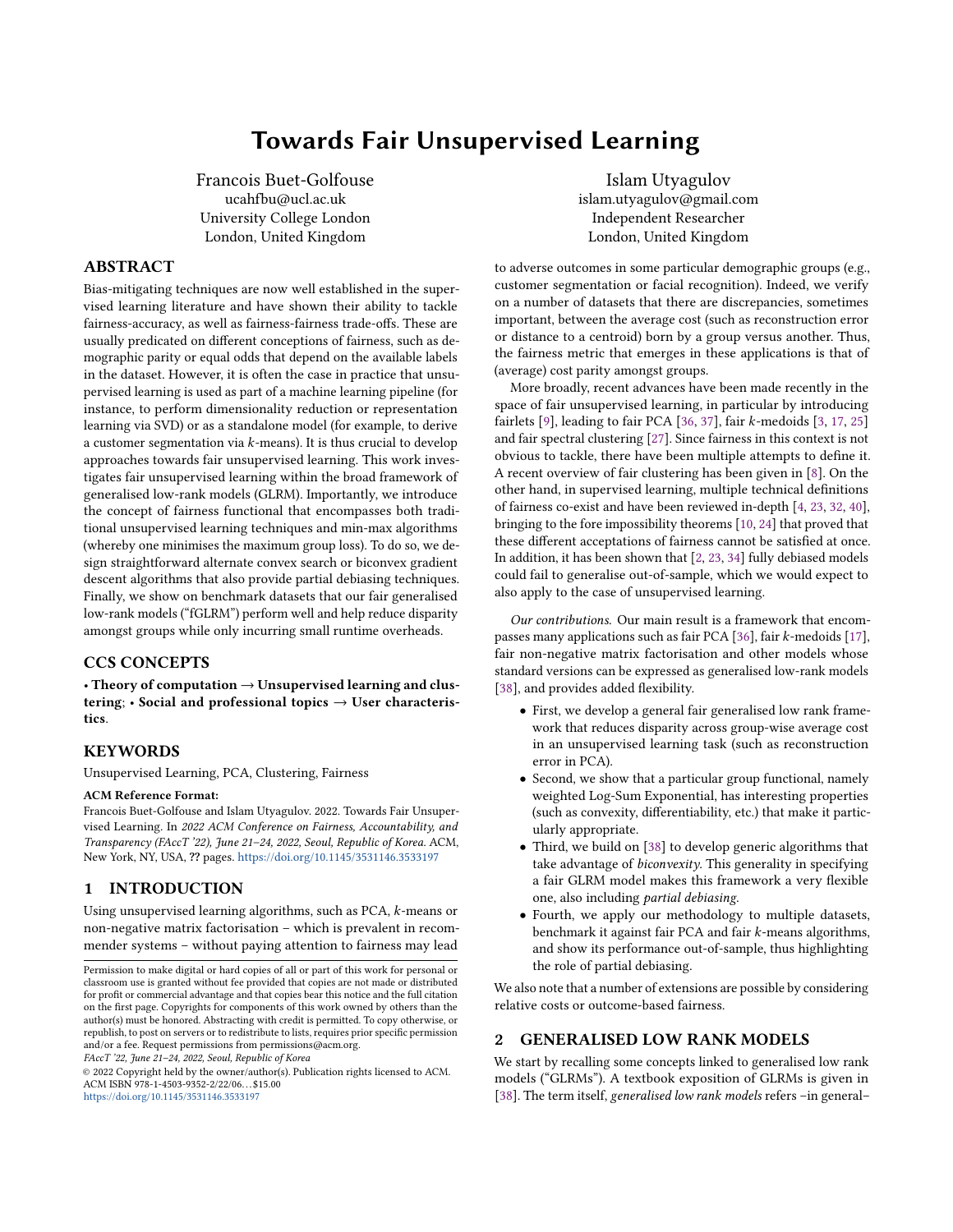and vice versa, which illustrates the fairness-accuracy trade-off [\[24\]](#page-9-13) in the case of unsupervised learning.

## 7.4 Generalisation

To check whether debiasing generalises in fGLRMs, we consider out-of-sample behaviour and assess the performance of the fitted fGLRMs on a test set. The idea here is to keep "archetypes"Y learned on the train set fixed and solve for the best feature representations  $X_{test}$  of test set examples:  $\frac{1}{|\Omega|} \sum_{j:(i,j) \in \Omega} \ell_{i,j}(x_i \cdot y_j^{train}, A_{i,j}^{test}) +$  $\sum_{i=1}^{n} r_i(x_i)$ . Once these are learned, computing average loss or<br> $\sum_{i=1}^{m} r_i(x_i)$ . Once these are learned, computing average loss or  $\sum_{i=1}^{\infty} r_i(x_i)$ . Once these are learned, computing average loss or group disparity is straightforward. For the sake of brevity, we only focus on k-means, and thus allocate test observations to the nearest centroid obtained during training. Despite a clear pattern on the train set, it is not always the case on the test set for different data sets as shown in Figure [2,](#page-7-0) in line with results pertaining to supervised learning [\[2\]](#page-9-14).

<span id="page-7-0"></span>Key takeaway. This suggests carefully choosing  $\alpha$  and using cross-validation techniques, depending on the exact use case.



Figure 2: KMeans. Trade-off curve between average loss and group disparity on the test set with wLSE functional on adult, german credit, and loan defaults' datasets.

Remark 9. Additional results are presented in the Appendix E.

<span id="page-7-2"></span>

Figure 3: KMeans. Trade-off curve between average loss and group disparity on the train set with wLSE functional on adult and german credit datasets. Protected attribute is a multivariate feature (race in adult dataset, sex and marital status in german credit dataset respectively).

<span id="page-7-1"></span>

Figure 4: KMeans. Trade-off curve between average loss and group disparity on the test set with wLSE functional on adult and german credit datasets. Protected attribute is a multivariate feature (race in adult dataset, sex and marital status in german credit dataset respectively).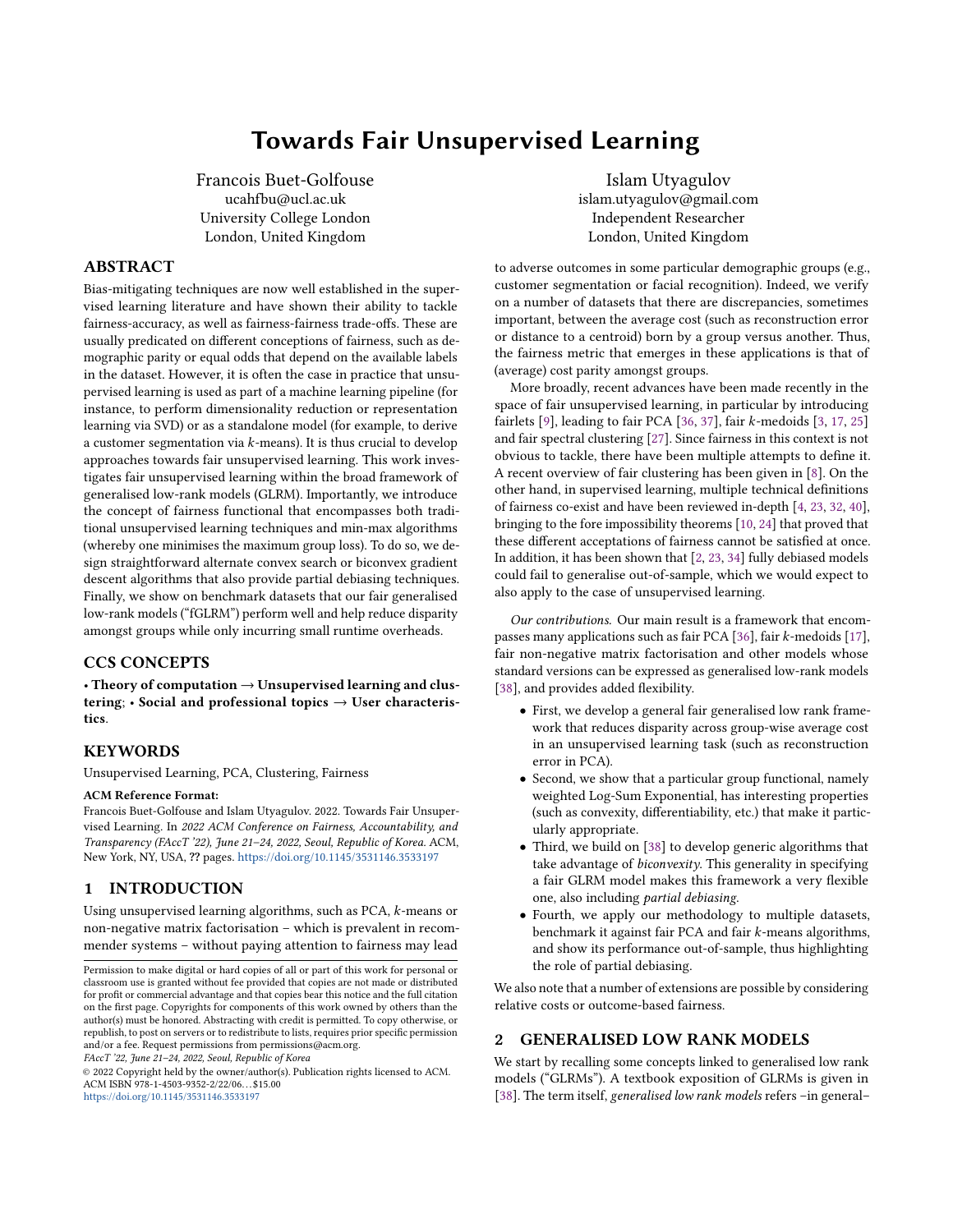<span id="page-8-0"></span>



Figure 5: PCA. Trade-off curve between average loss and group outcome disparity on the train set with wLSE functional on adult, german credit, and loan defaults' datasets.

## 8 DISCUSSION

In this paper, we have introduced the notion of fair generalised low rank models by applying a fairness functional to group-wise average losses, leading to a reduction in cost disparity across groups. Building fair GLRMs has enabled us to devise a generic framework encompassing fair PCA and fair k-means, but also applicable to many other use cases, such as sparse PCA, non-negative matrix factorisation, subspace clustering and many more.

We have also specified a particular choice of such fairness functional, namely the weighted Log-Sum Exponential, which has many desirable properties. This permits users to select a hyper-parameter  $\alpha$  that governs the fairness-accuracy trade-off. The importance of debiasing is emphasised by some of our out-of-sample results, showing that total debiasing in-sample may lead to very different results out-of-sample. In addition, we have shown that straightforward algorithms based on biconvexity (or variants thereof) could be efficiently leveraged to solve these fair objective functions. fGLRMs thus inherit some properties of GLRMs.

Finally, some extensions are straightforward, such as including orthogonality constraints between the learnt dictionary and the

Towards Fair Unsupervised Learning FACCT '22, June 21–24, 2022, Seoul, Republic of Korea

<span id="page-8-1"></span>

Figure 6: PCA. Trade-off curve between average loss and group outcome disparity on the test set with wLSE functional on adult, german credit, and loan defaults' datasets.

specified protected characteristic. However, further research is warranted to understand how to transpose multiple fairness definitions from classification or regression to unsupervised learning and how to assess out-of-sample performance.

# ACKNOWLEDGMENTS

The authors did not receive funding for this project. This paper was prepared for informational purposes by the authors, and is not a product of any institution's Research Department. The views expressed therein are solely those of the authors and do not reflect those of any institution or employer, past and present. The authors make no representation and warranty whatsoever and disclaim all liability, for the completeness, accuracy or reliability of the information contained herein. This document is not intended as investment research or investment advice, or a recommendation, offer or solicitation for the purchase or sale of any security, financial instrument, financial product or service, or to be used in any way for evaluating the merits of participating in any transaction, and shall not constitute a solicitation under any jurisdiction or to any person, if such solicitation under such jurisdiction or to such person would be unlawful.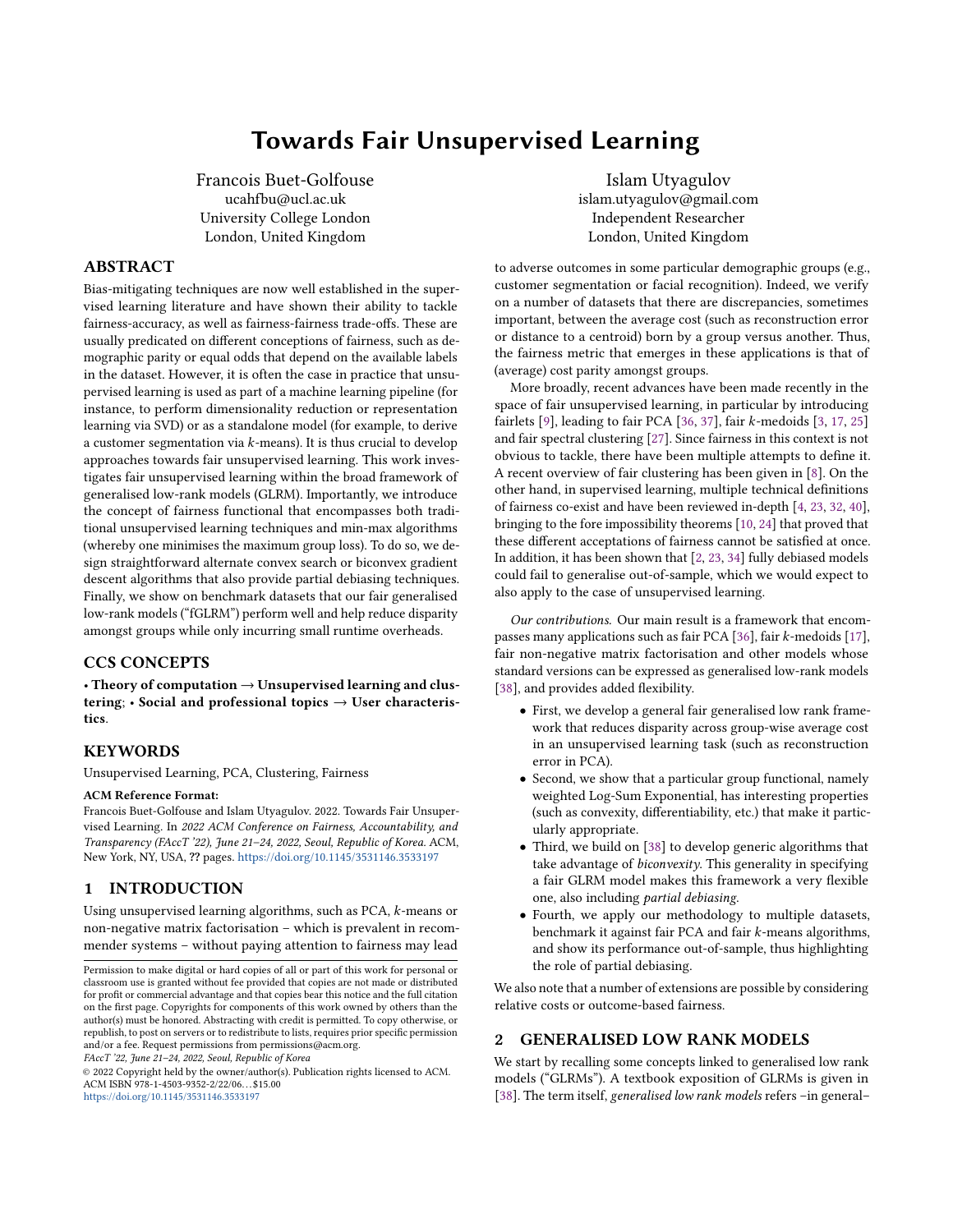#### **REFERENCES**

- <span id="page-9-22"></span>[1] Mohsen Abbasi, Aditya Bhaskara, and Suresh Venkatasubramanian. 2021. Fair Clustering via Equitable Group Representations. In Proceedings of the 2021 ACM Conference on Fairness, Accountability, and Transparency (Virtual Event, Canada) (FAccT '21). Association for Computing Machinery, New York, NY, USA, 504–514. <https://doi.org/10.1145/3442188.3445913>
- <span id="page-9-14"></span>[2] Ashrya Agrawal, Florian Pfisterer, Bernd Bischl, Jiahao Chen, Srijan Sood, Sameena Shah, Francois Buet-Golfouse, Bilal A Mateen, and Sebastian Vollmer. 2020. Debiasing classifiers: is reality at variance with expectation?
- <span id="page-9-3"></span>[3] Sara Ahmadian, Alessandro Epasto, Ravi Kumar, and Mohammad Mahdian. 2019. Clustering without Over-Representation. In Proceedings of the 25th ACM SIGKDD International Conference on Knowledge Discovery and Data Mining (Anchorage, AK, USA) (KDD '19). Association for Computing Machinery, New York, NY, USA, 267–275. <https://doi.org/10.1145/3292500.3330987>
- <span id="page-9-8"></span>[4] Richard Berk, Hoda Heidari, Shahin Jabbari, Michael Kearns, and Aaron Roth. 2018. Fairness in Criminal Justice Risk Assessments: The State of the Art. Sociological Methods & Research (Aug. 2018), 42 pages. [https://doi.org/10.1177/](https://doi.org/10.1177/0049124118782533) [0049124118782533](https://doi.org/10.1177/0049124118782533) arXiv[:1703.09207](https://arxiv.org/abs/1703.09207)
- <span id="page-9-36"></span>[5] Stephen Boyd and Lieven Vandenberghe. 2004. Convex optimization. Cambridge University Press.
- <span id="page-9-19"></span>[6] Flavio Calmon, Dennis Wei, Bhanukiran Vinzamuri, Karthikeyan Natesan Ramamurthy, and Kush R Varshney. 2017. Optimized pre-processing for discrimination prevention. In Advances in Neural Information Processing Systems, I. Guyon, U. V. Luxburg, S. Bengio, H. Wallach, R. Fergus, S. Vishwanathan, and R. Garnett (Eds.), Vol. 30. Curran Associates, Long Beach, CA, 3992–4001. [http://papers.nips.cc/](http://papers.nips.cc/paper/6988-optimized-pre-processing-for-discrimination-prevention.pdf) [paper/6988-optimized-pre-processing-for-discrimination-prevention.pdf](http://papers.nips.cc/paper/6988-optimized-pre-processing-for-discrimination-prevention.pdf)
- <span id="page-9-23"></span>[7] Elisa Celis, Vijay Keswani, Damian Straszak, Amit Deshpande, Tarun Kathuria, and Nisheeth Vishnoi. 2018. Fair and Diverse DPP-Based Data Summarization. In Proceedings of the 35th International Conference on Machine Learning (Proceedings of Machine Learning Research, Vol. 80), Jennifer Dy and Andreas Krause (Eds.). PMLR, 716–725. <https://proceedings.mlr.press/v80/celis18a.html>
- <span id="page-9-7"></span>[8] Anshuman Chhabra, Karina Masalkovaite, and Prasant Mohapatra, 2021. An Overview of Fairness in Clustering. IEEE Access 9 (2021), 130698–130720. [https:](https://doi.org/10.1109/ACCESS.2021.3114099) [//doi.org/10.1109/ACCESS.2021.3114099](https://doi.org/10.1109/ACCESS.2021.3114099)
- <span id="page-9-0"></span>[9] Flavio Chierichetti, Ravi Kumar, Silvio Lattanzi, and Sergei Vassilvitskii. 2017. Fair Clustering through Fairlets. In Proceedings of the 31st International Conference on Neural Information Processing Systems (Long Beach, California, USA) (NIPS'17). Curran Associates Inc., Red Hook, NY, USA, 5036–5044.
- <span id="page-9-12"></span>[10] Alexandra Chouldechova. 2017. Fair Prediction with Disparate Impact: A Study of Bias in Recidivism Prediction Instruments. Big Data 5, 2 (June 2017), 153–163. <https://doi.org/10.1089/big.2016.0047> arXiv[:1703.00056](https://arxiv.org/abs/1703.00056)
- <span id="page-9-17"></span>[11] Alexandra Chouldechova. 2017. Fair prediction with disparate impact: A study of bias in recidivism prediction instruments. Big Data 5, 2 (2017), 153–163. <https://doi.org/10.1089/big.2016.0047>
- <span id="page-9-35"></span>[12] Ching-Yao Chuang and Youssef Mroueh. 2021. Fair Mixup: Fairness via Interpolation. In International Conference on Learning Representations. [https:](https://openreview.net/forum?id=DNl5s5BXeBn) [//openreview.net/forum?id=DNl5s5BXeBn](https://openreview.net/forum?id=DNl5s5BXeBn)
- <span id="page-9-31"></span>[13] Michele Donini, Luca Oneto, Shai Ben-David, John S Shawe-Taylor, and Massimiliano Pontil. 2018. Empirical Risk Minimization Under Fairness Constraints. In Advances in Neural Information Processing Systems, S. Bengio, H. Wallach, H. Larochelle, K. Grauman, N. Cesa-Bianchi, and R. Garnett (Eds.), Vol. 31. Curran Associates, Inc. [https://proceedings.neurips.cc/paper/2018/file/](https://proceedings.neurips.cc/paper/2018/file/83cdcec08fbf90370fcf53bdd56604ff-Paper.pdf) [83cdcec08fbf90370fcf53bdd56604ff-Paper.pdf](https://proceedings.neurips.cc/paper/2018/file/83cdcec08fbf90370fcf53bdd56604ff-Paper.pdf)
- <span id="page-9-39"></span>[14] Dheeru Dua and Casey Graff. 2017. UCI Machine Learning Repository. [http:](http://archive.ics.uci.edu/ml) /archive.ics.uci.edu/ml
- <span id="page-9-33"></span>[15] William Fithian and Rahul Mazumder. 2018. Flexible Low-Rank Statistical Modeling with Missing Data and Side Information. Statist. Sci. 33, 2 (2018), 238 – 260. <https://doi.org/10.1214/18-STS642>
- <span id="page-9-41"></span>[16] Tamara Berg Gary B. Huang, Manu Ramesh and Erik Learned-Miller. 2007. Labeled faces in the wild: A database for studying face recognition in unconstrained environments. 49, 07 (2007).
- <span id="page-9-4"></span>[17] Mehrdad Ghadiri, Samira Samadi, and Santosh Vempala. 2021. Socially Fair K-Means Clustering. In Proceedings of the 2021 ACM Conference on Fairness, Accountability, and Transparency (Virtual Event, Canada) (FAccT '21). Association for Computing Machinery, New York, NY, USA, 438–448. [https://doi.org/10.](https://doi.org/10.1145/3442188.3445906) [1145/3442188.3445906](https://doi.org/10.1145/3442188.3445906)
- <span id="page-9-37"></span>[18] Jochen Gorski, Frank Pfeuffer, and Kathrin Klamroth. 2007. Biconvex sets and optimization with biconvex functions: a survey and extensions. Mathematical Methods of Operations Research 66 (2007). [https://doi.org/10.1007/s00186-007-](https://doi.org/10.1007/s00186-007-0161-1) [0161-1](https://doi.org/10.1007/s00186-007-0161-1)
- <span id="page-9-18"></span>[19] Moritz Hardt, Eric Price, and Nathan Srebro. 2016. Equality of opportunity in supervised learning. Advances in Neural Information Processing Systems 29 (Dec. 2016), 3323–3331. <https://doi.org/10.5555/3157382.3157469> arXiv[:1610.02413](https://arxiv.org/abs/1610.02413)
- <span id="page-9-38"></span>[20] Trevor Hastie, Robert Tibshirani, and Martin Wainwright. 2015. Statistical Learning with Sparsity: The Lasso and Generalizations. Chapman & Hall/CRC.
- <span id="page-9-40"></span>[21] & Che-hui Lien I-Cheng Yeh. 2009. The comparisons of data mining techniques for the predictive accuracy of probability of default of credit card clients. Expert

Systems with Applications 2, 36 (2009), 2473–2480. [https://doi.org/10.1016/J.](https://doi.org/10.1016/J.ESWA.2007.12.020) [ESWA.2007.12.020](https://doi.org/10.1016/J.ESWA.2007.12.020)

- <span id="page-9-29"></span>[22] Faisal Kamiran and Toon Calders. 2012. Data preprocessing techniques for classification without discrimination. Knowledge and Information Systems 33, 1 (2012), 1–33.
- <span id="page-9-9"></span>[23] Joon Sik Kim, Jiahao Chen, and Ameet Talwalkar. 2020. Model-Agnostic Characterization of Fairness Trade-offs. In Proceedings of the International Con-<br>ference on Machine Learning, Vienna, Austria / Online, 9339-9349. https: ference on Machine Learning. Vienna, Austria / Online, 9339-9349. [//proceedings.icml.cc/paper/2020/hash/cf5530d9e441e0d78574353214373569](https://proceedings.icml.cc/paper/2020/hash/cf5530d9e441e0d78574353214373569)
- <span id="page-9-13"></span>[24] Jon Kleinberg, Sendhil Mullainathan, and Manish Raghavan. 2017. Inherent Trade-Offs in the Fair Determination of Risk Scores. In Proceedings of the 8th Innovations in Theoretical Computer Science Conference (Leibniz International Proceedings in Informatics (LIPIcs), Vol. 67), Christos H. Papadimitriou (Ed.). Schloss Dagstuhl– Leibniz-Zentrum fuer Informatik, Dagstuhl, Germany, Article 43, 23 pages. [https:](https://doi.org/10.4230/LIPIcs.ITCS.2017.43) [//doi.org/10.4230/LIPIcs.ITCS.2017.43](https://doi.org/10.4230/LIPIcs.ITCS.2017.43)
- <span id="page-9-5"></span>[25] Matthäus Kleindessner, Pranjal Awasthi, and Jamie Morgenstern. 2019. Fair k-Center Clustering for Data Summarization. In Proceedings of the 36th International Conference on Machine Learning (Proceedings of Machine Learning Research, Vol. 97), Kamalika Chaudhuri and Ruslan Salakhutdinov (Eds.). PMLR, 3448–3457. <https://proceedings.mlr.press/v97/kleindessner19a.html>
- <span id="page-9-28"></span>[26] Matthäus Kleindessner, Pranjal Awasthi, and Jamie Morgenstern. 2020. A Notion of Individual Fairness for Clustering. arXiv[:2006.04960](https://arxiv.org/abs/2006.04960) [stat.ML]
- <span id="page-9-6"></span>[27] Matthäus Kleindessner, Samira Samadi, Pranjal Awasthi, and Jamie Morgenstern. 2019. Guarantees for Spectral Clustering with Fairness Constraints. In Proceedings of the 36th International Conference on Machine Learning (Proceedings of Machine Learning Research, Vol. 97), Kamalika Chaudhuri and Ruslan Salakhutdinov (Eds.). PMLR, 3458–3467. <https://proceedings.mlr.press/v97/kleindessner19b.html>
- <span id="page-9-30"></span>[28] Tian Li, Maziar Sanjabi, Ahmad Beirami, and Virginia Smith. 2020. Fair Resource Allocation in Federated Learning. In International Conference on Learning Representations. <https://openreview.net/forum?id=ByexElSYDr>
- <span id="page-9-24"></span>[29] Yunqi Li, Hanxiong Chen, Zuohui Fu, Yingqiang Ge, and Yongfeng Zhang. 2021. User-Oriented Fairness in Recommendation. In Proceedings of the Web Conference 2021 (Ljubljana, Slovenia) (WWW '21). Association for Computing Machinery, New York, NY, USA, 624–632. <https://doi.org/10.1145/3442381.3449866>
- <span id="page-9-26"></span>[30] Yury Makarychev and Ali Vakilian. 2021. Approximation Algorithms for Socially Fair Clustering. arXiv[:2103.02512](https://arxiv.org/abs/2103.02512) [cs.DS]
- <span id="page-9-21"></span>[31] Geoffrey J McLachlan and Kaye E Basford. 1988. Mixture models: Inference and applications to clustering. Vol. 38. M. Dekker New York.
- <span id="page-9-10"></span>[32] Arvind Narayanan. 2018. Translation tutorial: 21 fairness definitions and their politics. In Proceedings of the Conference on Fairness, Accountability and Transparency (FAT\* 18). New York, USA.
- <span id="page-9-34"></span>[33] Frank Nielsen and Ke Sun. 2016. Guaranteed Bounds on Information-Theoretic Measures of Univariate Mixtures Using Piecewise Log-Sum-Exp Inequalities. Entropy 18, 12 (2016). <https://doi.org/10.3390/e18120442>
- <span id="page-9-15"></span>[34] Geoff Pleiss, Manish Raghavan, Felix Wu, Jon Kleinberg, and Kilian Q Weinberger. 2017. On fairness and calibration. In Advances in Neural Information Processing Systems, I. Guyon, U. V. Luxburg, S. Bengio, H. Wallach, R. Fergus, S. Vishwanathan, and R. Garnett (Eds.), Vol. 30. Curran Associates, Inc., 5680–5689. <http://papers.nips.cc/paper/7151-on-fairness-and-calibration.pdf>
- <span id="page-9-27"></span>[35] John Rawls. 1971. A Theory of Justice (1 ed.). Belknap Press of Harvard University Press.
- <span id="page-9-1"></span>[36] Samira Samadi, Uthaipon Tantipongpipat, Jamie Morgenstern, Mohit Singh, and Santosh Vempala. 2018. The Price of Fair PCA: One Extra Dimension. In Proceedings of the 32nd International Conference on Neural Information Processing Systems (Montréal, Canada) (NIPS'18). Curran Associates Inc., Red Hook, NY, USA, 10999–11010.
- <span id="page-9-2"></span>[37] Uthaipon Tantipongpipat, Samira Samadi, Mohit Singh, Jamie H Morgenstern, and Santosh Vempala. 2019. Multi-Criteria Dimensionality Reduction with Applications to Fairness. In Advances in Neural Information Processing Systems, H. Wallach, H. Larochelle, A. Beygelzimer, F. d'Alché-Buc, E. Fox, and R. Garnett (Eds.), Vol. 32. Curran Associates, Inc. [https://proceedings.neurips.cc/paper/](https://proceedings.neurips.cc/paper/2019/file/2201611d7a08ffda97e3e8c6b667a1bc-Paper.pdf) [2019/file/2201611d7a08ffda97e3e8c6b667a1bc-Paper.pdf](https://proceedings.neurips.cc/paper/2019/file/2201611d7a08ffda97e3e8c6b667a1bc-Paper.pdf)
- <span id="page-9-16"></span>[38] Madeleine Udell, Corinne Horn, Reza Zadeh, and Stephen Boyd. 2016. Generalized Low Rank Models. Foundations and Trends in Machine Learning 9, 1 (2016). <https://doi.org/10.1561/2200000055> arXiv[:1410.0342](https://arxiv.org/abs/1410.0342) [stat-ml]
- <span id="page-9-32"></span>[39] US Congress. 2003. P. L. 108-159: Fair and Accurate Credit Transactions Act. <https://www.gpo.gov/fdsys/pkg/PLAW-108publ159/pdf/PLAW-108publ159.pdf>
- <span id="page-9-11"></span>[40] Sahil Verma and Julia Rubin. 2018. Fairness definitions explained. In Proceedings of the International Conference on Software Engineering. ACM, New York, NY, USA, 1–7. <https://doi.org/10.1145/3194770.3194776>
- <span id="page-9-20"></span>[41] Richard Zemel, Yu Wu, Kevin Swersky, Toniann Pitassi, and Cynthia Dwork. 2013. Learning fair representations. In Proceedings of Machine Learning Research, Vol. 28. 1362–1370. <http://proceedings.mlr.press/v28/zemel13.html>
- <span id="page-9-25"></span>[42] Ziwei Zhu, Jianling Wang, and James Caverlee. 2020. Measuring and Mitigating Item Under-Recommendation Bias in Personalized Ranking Systems. In Proceedings of the 43rd International ACM SIGIR Conference on Research and Development in Information Retrieval (Virtual Event, China) (SIGIR '20). Association for Computing Machinery, New York, NY, USA, 449–458. [https:](https://doi.org/10.1145/3397271.3401177)